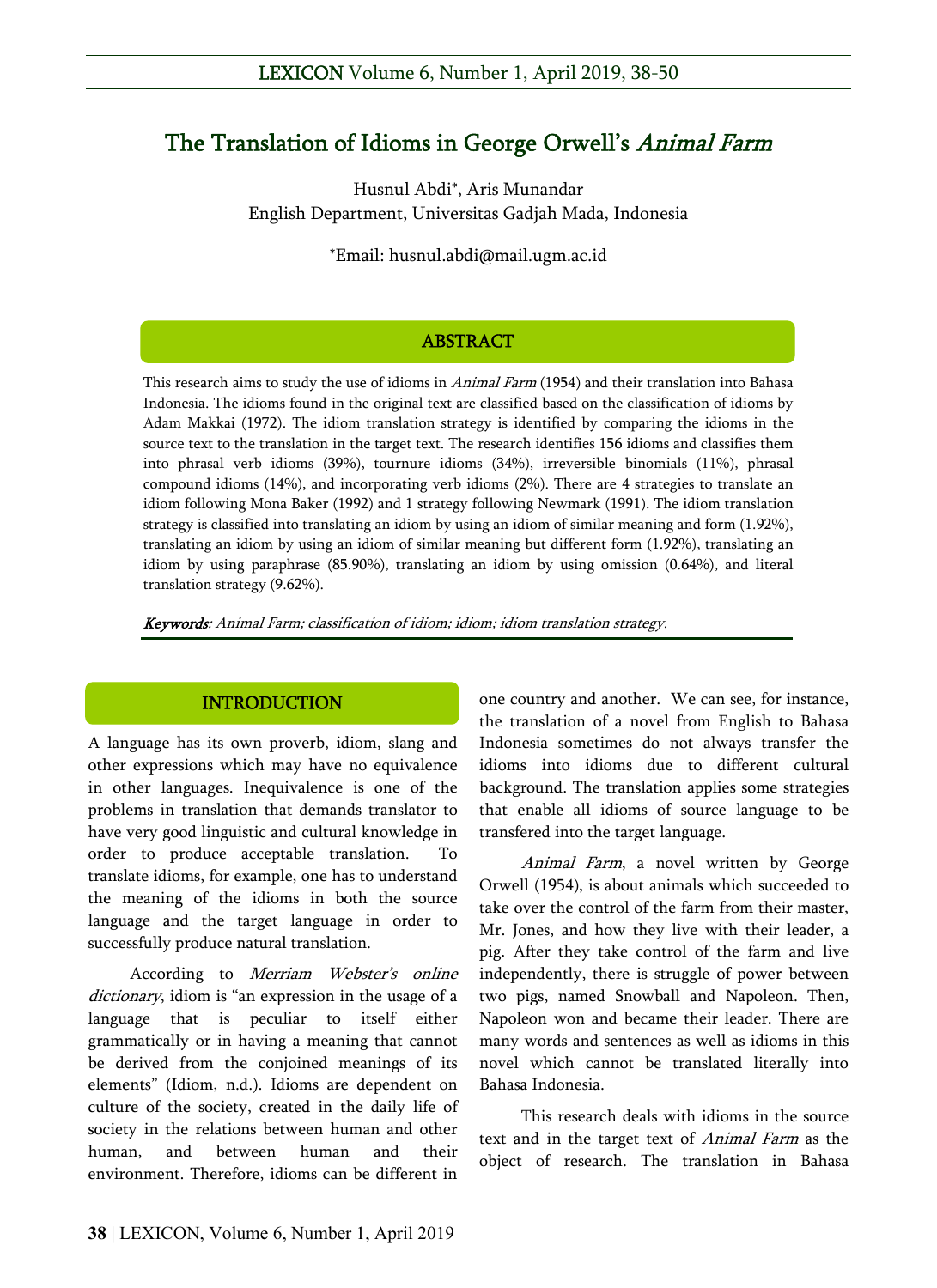Indonesia is the work of Bakdi Soemanto (2015) from Yogyakarta.

#### LITERATURE REVIEW

There have been a number of studies investigating idioms and idiom translation. Agustina (2014), for example, focuses on the strategies and problems of the translation of idioms in Woody Allen's film *Melinda and Melinda*. The results show that the translation in the movie shows many inequivalences. Similarly, Putri (2014) investigates the forms of idioms in Harry Potter and The Prisoner of Azkaban and their Indonesian translation, in order to find the idioms translation strategies. She found that there are some different strategies to translate the idioms from the source language to the target language. These strategies include translating an idiom by using an idiom of similar meaning and form, translating an idiom by using an idiom of similar meaning but different form, translating an idiom by using paraphrase, translating an idiom by using omission, and literal translation.

Another research about idiom translation strategy by Handoyo (2015) examines idioms used in the movie Warrior and their translation strategies. The results show that three strategies were used to translate the idioms in the movie into Indonesia: literal translation (52%), translation by paraphrase (44%), and translation by omission (4%).

A slightly different research was carried out by Jin (2015). She investigated the translation of idioms used in the film Moon Embracing the Sun" into Korean. She found that the most common strategy used to translated English idioms into Korean is translation by paraphrase (76.29%), followed by translation using idioms with similar meaning but different form (18.56%), translation using idioms with similar meaning and form (4.12%), and translation by omission (1.03%).

#### THEORETICAL FRAMEWORK

Idiom is generally understood as an expression, word or phrase having a figurative meaning. According to Baker (1992: 63) idiom is frozen pattern of language which allows little or no variation in form and often carries meanings which cannot be deduced from their individual components. It means that idiom cannot be translated literally from one language into another language without some changes in connotation. Langlotz (2006) offers a simple definition of idiom by suggesting that idioms should contain two or more words and have a meaning which can only be interpreted from the combination of words, not the meaning of words taken individually.

The characteristics of idiom, according to Fernando (1994: 3), are compositeness, institutionalization, and semantic opacity. Compositeness is characteristic of idiom which means that an idiom is accepted as a type of multiword expression that functions like a single word expression. For example "on the go" which means "busy" (Spears, 2005). Institutionalization or also called conventionality means that an expression has to be well-established to be considered as an idiom and written in the dictionary of idioms, for example "body and soul" which means "involving every aspect of a person or completely" (Siefring, 2004). Semantic opacity means that the meaning of an idiom cannot be translated from the meaning of its individual words. Therefore, it is also called non-literalness, because the meaning is unpredictable, and translating its individual words will lead into a non-sense meaning. For example is "on fire" which means "very enthusiastic" (Spears, 2005) which has nothing to do with fire.

An idiom in Bahasa Indonesia is defined by Chaer (1986) as a language unit (word, phrase, or sentences) the meaning of which cannot be translated from grammatical elements in that language, or cannot be predicted by the meaning of its lexical form elements. There are two types of idioms based on the elements to form the meaning, which are full idiom and semi idiom. The elements of full idiom have lost its lexical meaning and has formed one unit of meaning. For example, in Bahasa Indonesia membanting tulang means "to work hard" (Chaer, 1986). Membanting "slam" and tulang "bone" have lost their respective individual lexical meanings. And then, semi idiom still has a lexical meaning from at least one word of its form. For example, *unjuk gigi* means "showing skill" (Chaer,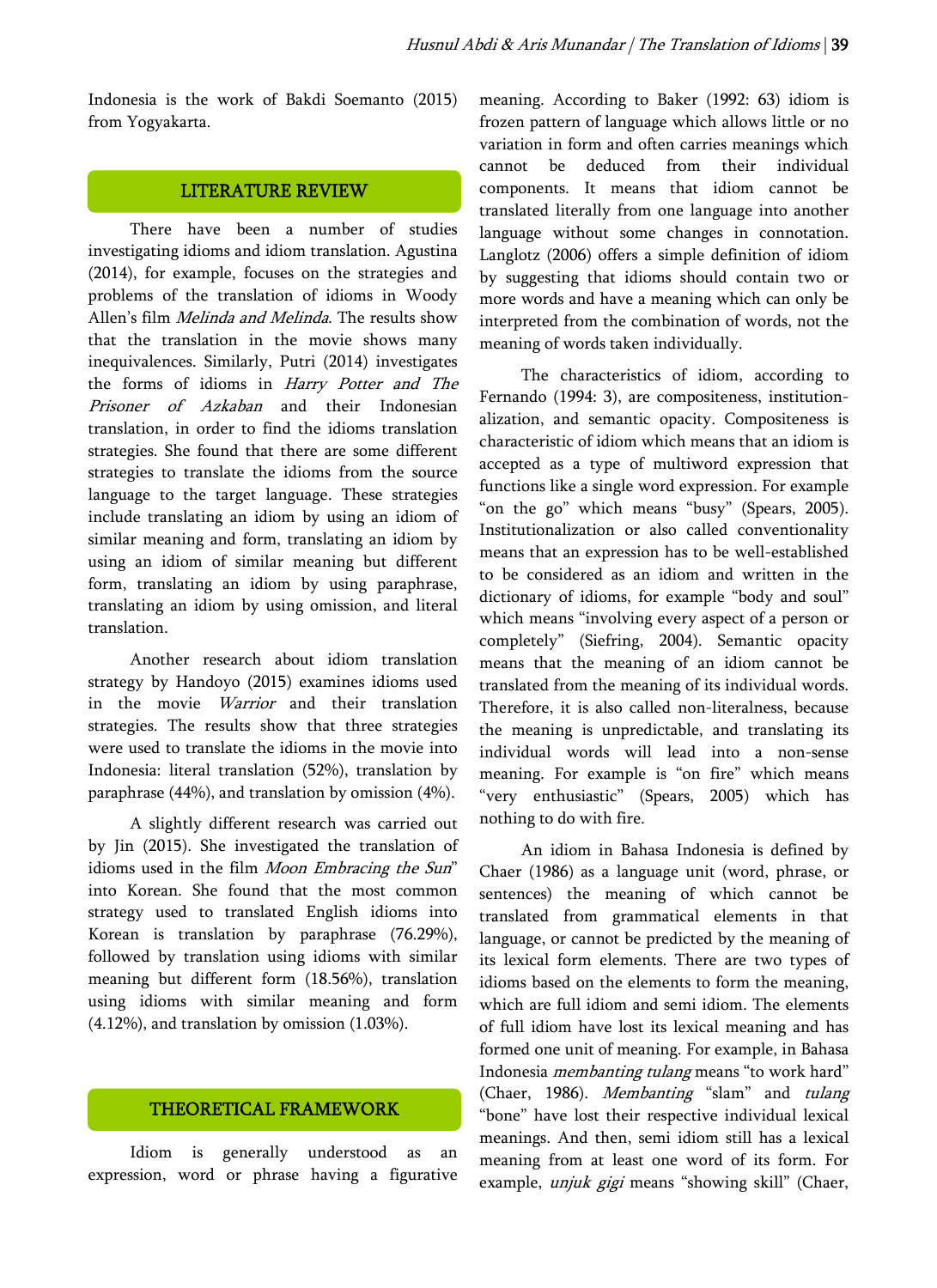1986) where *unjuk* "show" still has its lexical meaning.

In general, the characteristics of idioms in Bahasa Indonesia are similar to English idioms. First, they consist of more than one word. Secondly, they have semantically opaque meaning, and translating them literally will result in a nonsense meaning. Lastly, they are conventionalized, in which the expressions cannot be explained logically (Badudu, 1986) and the context is very important in understanding the idiom.

In this research, we adopt Makkai's (1972) classification of idioms into two categories: lexemic idioms and sememic idioms. We focus particularly on lexemic idioms, which are divided further into six sub-classes: phrasal verb idioms, tournure idioms, irreversible binomials, phrasal compound idioms, incorporating verb idioms and pseudo idioms.

- 1. Phrasal verb idioms: This type of idioms is always the combination of verb and particle (adverb or preposition) (Makkai, 1972). For example, go away, put up, and went out.
- 2. Tournure idioms: This type of idiom consists of at least three words. Tournure idioms are divided into seven categories based on their structure:
	- a) The form containing compulsory definite or indefinite article. An example is in a body which means "a group of people" (Spears, 2005, p. 330)
	- b) The form containing an irreversible binomial. An example is *paced up and* down which means "work over and over the same short route nervously or anxiously" (Spears, 2005, p. 486).
	- c) A direct object and further possible modifiers following the primary verb. An example is *keep one's eyes open* which means "to be on the alert, watch carefully or vigilantly for something" (Siefring, 2004)
	- d) The leading verb not followed by direct object but by preposition plus noun or nothing. An example is Frightened out of

their wits which means "to be extremely frightened" (Siefring, 2004, p. 316).

- e) The leading verb be. An example is to be up a creek which means "be in severe difficulty, usually with no means of extricating yourself from it" (Siefring, 2004, p. 65)
- f) The form containing the compulsory  $it$ . An example is *to step on it* which means "hurry up" (Siefring, 2004, p. 276)
- g) The form functioning as an adverb composed of several words. An example is as a matter of course which means "normally or as a normal procedure" (Siefring, 2004).
- 3. Irreversible binomials: This type of idioms has fixed structures which cannot be changed. It usually consists of two words separated by a conjunction, for example, to and fro which means "(of movement) toward and away from something" (Spears, 2005, p. 706)
- 4. Phrasal compound idioms: This type of idioms refers to a nominal compound made up of preposition/adjective plus noun, noun plus noun, and verb plus noun. For example, *lost* heart means "to lose one's courage or confident" (Spears, 2005, p. 416)
- 5. Incorporating verb idioms: Incorporating verb idioms are usually separated by (-), and has some forms such as noun-verb, and adjective verb. This kind of idiom is mostly used in formal term. For example, *blood-curdling* means "fill you with horror" (Siefring, 2004).
- 6. Pseudo-idioms: According to Makkai (1972), it is "polylexonic lexeme" one or more of whose constituent lexons, in spite of being morphotactically permissible words, are not simultaneously realizations of independent lexemes in other environment as well, unless they are banned lexons." An example for this category is *chit-chat* meaning "small talk".

As for the strategies for translating idioms, we adopt Baker (1992, pp. 72-78), as described briefly in the following.

1. Translating an idiom by using an idiom of similar meaning and form: This strategy uses an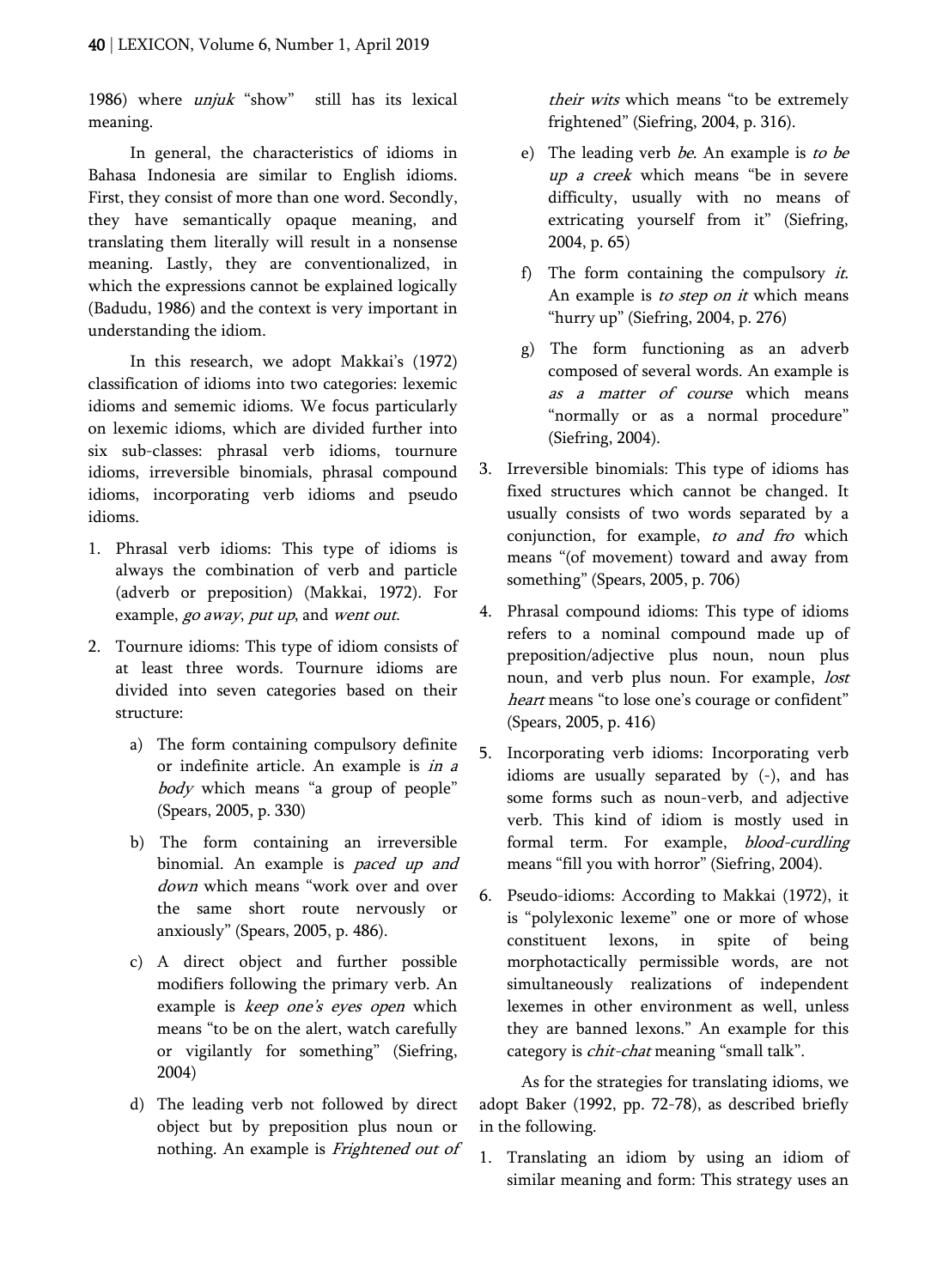idiom in the target language which have almost, or similar meaning as the source language idiom and consists of equivalent lexical items (Baker, 1992). The more two cultures are identical to each other, the more cases of such equivalents are possible.

- 2. Translating an idiom by using an idiom of similar meaning but different form: It is possible to find an idiom in the target language which has the same meaning with the source language, but with different forms of words. It means that the lexical items of the source language idioms are not kept in the target language, while the semantic equivalent is given in the target language.
- 3. Translating an idiom by using paraphrase: This strategy is the most common way for translating idioms when there is no match in the target language. This strategy helps the reader to easily understand the meaning of source text.
- 4. Translating an idioms by using omission: This strategy is applied to cover the words having no close match in the target language, and difficult to paraphrase, or for stylistic reason. It means that an idiom is entirely deleted or omitted in the target text. To compensate the loss, one is obliged to mention some supplementary words in some parts of the sentence where the omission has been done.
- 5. Literal Translation: This strategy occurs when "the source language grammatical con-struction is converted to its nearest target language equivalents, but the lexical words are again translated singly, out of context" (Newmark, 1991). It will produce a grammatical expression, but unidiomatic in the target language.

## **METHODS**

## Method of Data Collection

The data for this research are sentences containing idioms found in the Animal Farm novel in English (ST) and their translations in Bahasa Indonesia (TT). The idioms were collected by reading the ST and then selected based on the characteristics of idioms by Fernando (1994) which are compositeness, conventionality, and semantic opacity. The data from the ST are used to find their equivalent in the TT. Each idiom from the ST was then classified based on Makkai's (1972) classification of idioms. Three dictionaries are used to find the meaning of idioms from the original Animal Farm. Baker's (1992) classification was adopted to categorize the translation strategies of the idioms.

## Method of Data Analysis

The first step of analysis is classifying idioms in the ST based on Makkai's (1972) classification. The next step is finding the meaning of each idiom by using the dictionaries Oxford Dictionary of Idioms (OD) (Siefring, 2004), Oxford Phrasal Verbs Dictionary for Learners of English (OPVD), and McGraw-Hill's Dictionary of American Idioms (MD) (Spears, 2005). The McGraw-Hill's Dictionary of American Idioms is used to identify some idioms which are not found in the Oxford Dictionary of Idioms. And then, the meanings of idioms from the dictionaries are compared with the TT to see the strategy of translating the idioms. Finally, all translations of idioms in the TT are categorized based on their translation strategies following Baker (1992) and Newmark (1991).

## RESULTS AND DISCUSSION

## Types of Idioms in Animal Farm

156 idioms were found in the ST which belong to Phrasal verb idioms, tournure idioms, irreversible binomials, phrasal compound idioms, and incorporating verb idioms. No pseudo-idiom is found.

Table 1 below shows the frequency and distribution of idioms found in the ST. From 156 idioms, 61 (39%) belong to phrasal verb idioms, 53 (34%) to tournure idioms, 17 (11%) to irreversible binomials, 22 (14%) to phrasal compound idioms, and 3 (2%) to incorporating verb idioms.

## Phrasal Verb Idioms

61 phrasal verb idioms were found in the novel. Some examples are presented below.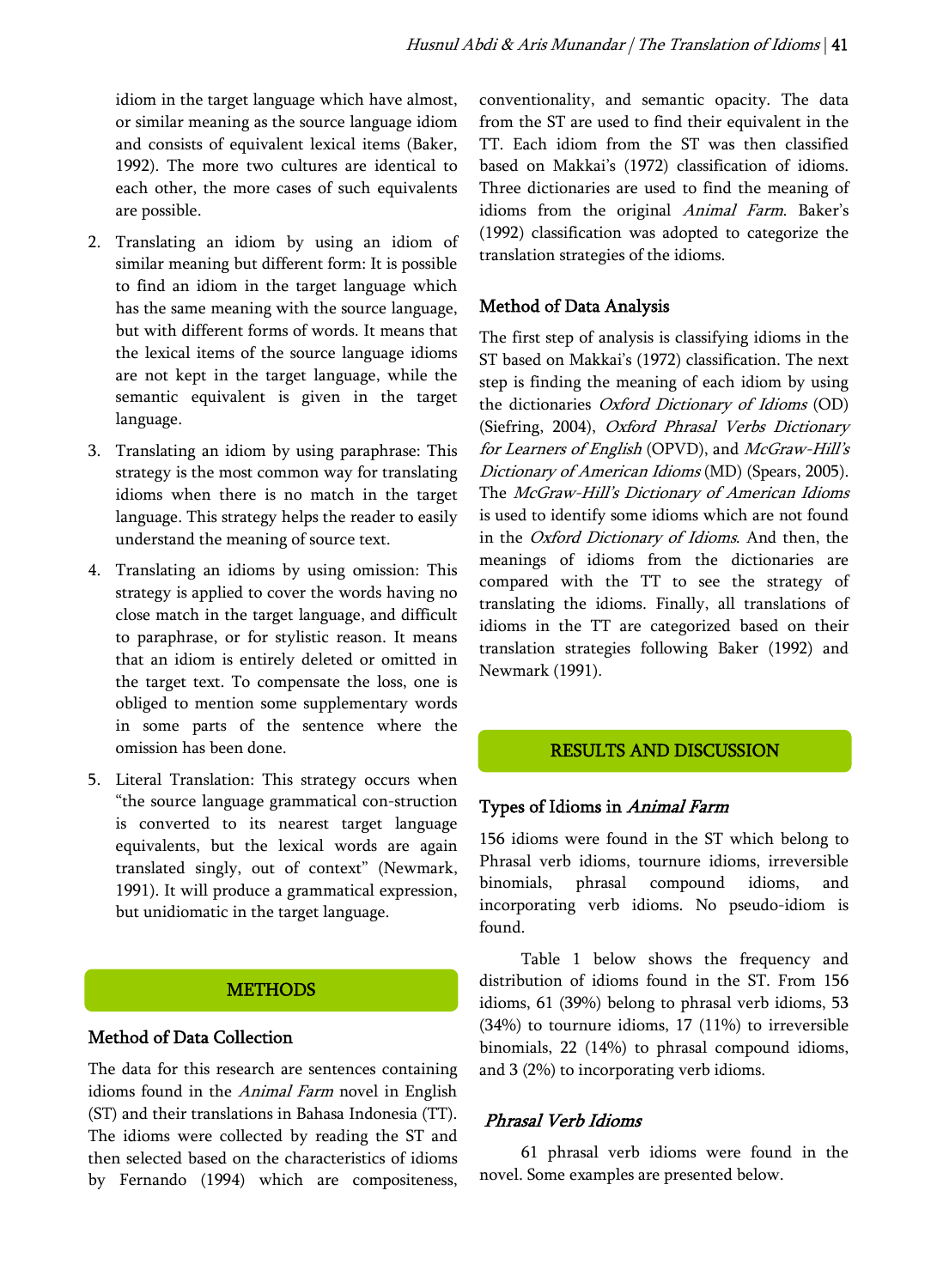| Types of idiom           | Number | %   |
|--------------------------|--------|-----|
| Phrasal verb idiom       | 61     | 39  |
| Tournure idiom           | 53     | 34  |
| Irreversible binomials   | 17     | 11  |
| Phrasal compound idiom   | 22     | 14  |
| Incorporating verb idiom | З      |     |
| Total                    | 156    | 100 |

Table 1. The frequency and distribution of idioms in the novel

(1) As soon as the light in the bedroom went out there was a stirring and fluttering ... (p. 7)

> "Begitu lampu kamar *dipadamkan*, ada bunyi keributan dan suara kepak sayap  $\ldots$ " (p. 1)

Went out cannot be translated literally; literal translation will produce nonsense. Literally, went out means "to leave one's house to go to a social event" (OD, p. 190). However, went out in this case, means "(of a fire or light) to stop burning or shining or be extinguished" (OPVD, 130). In this context, went out is used to explain about something which is glowing or shining such as a lamp or fire that is turned off. In this case, Mr. Jones turns off the lamp in his room and then there are stirring and fluttering by the animals in the farm. When the lamp is turned off, the animals know that Mr. Jones are going to sleep and they will be safe for meetings. This idiom is formed by two words, went (verb) and out (preposition), thus, a phrasal verb idiom.

> (2) Word had gone round during the day that old Major, the prize middle white boar, had had a strange dream … (p. 7)

> > "Kabar sudah menyebar sepanjang hari bahwa si tua Major, si babi putih-tengah terhormat, mengalami mimpi aneh …" (p. 1)

Literally, *gone round* means to spin or turn (OD, 189). However, go round in this case, means (of a note, etc.) to be sent round a group of people so that everyone can read it (OPVD, 124). Gone round is used to explain about something (word, rumor, a story, or an issue) that is spread from one to others. In the ST it is used when Major had a strange dream and all animals in the farm have heard about that rumor before.

This idiom appears twice in the ST and in the same context, that is, the rumor is to be sent round a group of people. This idiom is formed by two words, gone (verb) and round (preposition), a phrasal verb idiom.

> (3) And then, after a few preliminary tries, the whole farm burst out into "Beasts of England" in tremendous union. (p. 15)

> > "Kemudian, setelah mencoba beberapa kali, seluruh lumbung bersama menyanyi "Binatang Inggris" dalam suara yang menggetarkan." (p. 12)

Burst out into cannot be translated literally. It means (for someone) to begin suddenly doing a particular activity, such as crying, laughing, chattering or to begin an activity such as laughter, chatter, tears, etc. (Spears, 2005: 74). In this context, the animals burst out into or suddenly singing "Beast of England" together. They are very excited to listen the song from Major, and begin to sing it themselves. In a few minutes they sing it together in tremendous union. There are two words of burst out into found in the ST in the same context, that is, to begin suddenly singing "Beast of England" together. This idiom is formed by three words, burst (verb), *out* (preposition), and *into* (preposition). Therefore, it belongs to phrasal verb idiom.

#### Tournure idioms

53 tournure idioms of different subcategories were found in the ST. Below are some examples.

> (4) After only a moment or two they gave up trying to defend themselves and took to their heels. (p. 20)

> > "Hanya satu-dua menit kemudian mereka merasa tidak perlu membela diri lagi dan memilih melarikan diri." (p. 19)

Took to their heels falls into the subcategory: the leading verb is not followed by a direct object but by a preposition + noun. It cannot be translated literally. Took to their heels means "to run away" (Siefring, 2004, p. 141). Took to their heels is used when Jones and his men are attacked by the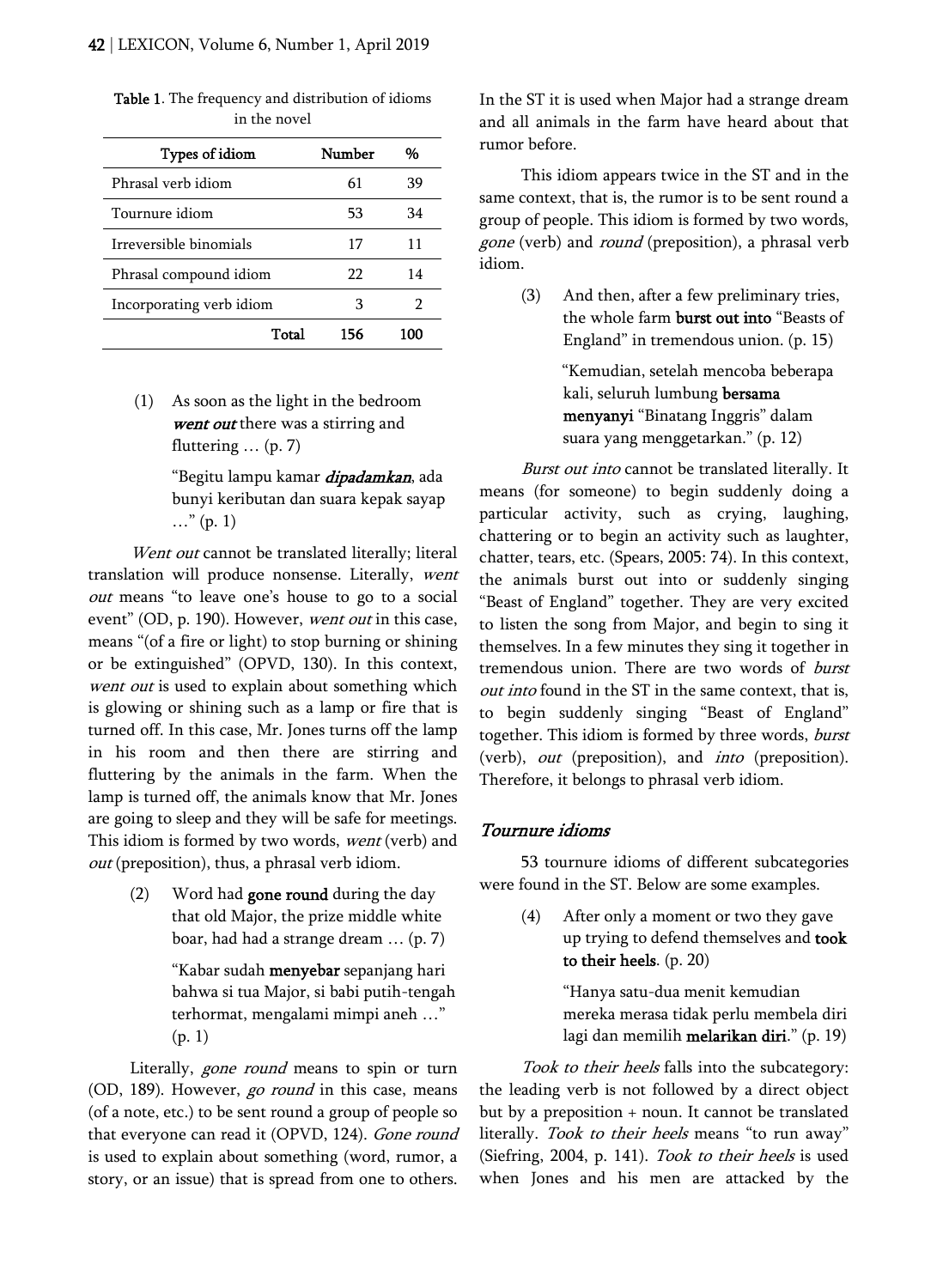animals, and they cannot defend themselves anymore. Jones and his men set up to run away from the farm to save their life, since the animals kick and butt them from all sides. This idiom appears twice with the same meaning, that is, "to run away".

> (5) He announced that from now on the Sunday-morning meetings would *come* to an end.  $(p. 46)$

> > "Ia mengumumkan bahwa mulai saat itu, rapat minggu pagi akan *ditiadakan*." (p. 55)

Come to an end falls into the subcategory: the form containing the compulsory indefinite article. It means "to end or to progress to an ending" (Spears, 2005, p. 114). If translated word by word, it will produce a nonsense meaning. It is used when Napoleon and his dogs drive out Snowball from the animal farm. After that, Napoleon with the dogs following him, delivers his speech. He announced that there are no more Sunday morning meetings, since he thinks it is unnecessary and wasting time. The animals are shocked with Snowball expulsion, and several of them begin to protest the announcement. But suddenly they fell silent to see the dogs with their menacing growls.

> (6) The animals had assumed as a matter of course that these would be shared out equally… (p. 32)

> > "Para binatang menduga bahwa buahbuahan itu akan dibagikan dengan adil …" (p. 34)

As a matter of course falls into the subcategory: the form functioning as an adverb composed of several words. This idiom means "a point of correct procedure" (Siefring, 2004, p. 185). It is used when the animals think that the many fruits, as a normal procedure. will be shared equally for all animals, but the fruits are taken only by the pigs. Squealer is sent to make the explanations to other animals, and he said that it is for the sake of all animals. Translating this idiom literally will produce a nonsense meaning.

## Irreversible Binomials

There are 17 irreversible binomials in the ST. Irreversible binomials are idioms which consists of two words separated by a conjunction. Below are some examples of irreversible binomials.

> (7) Why work night and day, body and soul, for the overthrow of the human race! (p. 12)

> > "Kenapa, kerja siang dan malam, jiwa dan raga, untuk menumbangkan kekuasaan ras manusia." (p. 8)

Night and day contains two words separated by the conjunction *and' Night and day* can be reversed to *day and night* (Spears, 2005). In this context, night and day means "all the time or around the clock" (Spears, 2005, p. 143). It is used to describe that the animals have worked all the time for the human race, and now they have to do a rebellion. The idioms night and day and day and night are found in the ST and they have the same meaning which is "all the time or around the clock".

> (8) I do not know when the rebellion will come, it might be in a week or in a hundred years, but I know, as surely as I see this straw beneath my feet, that sooner or later justice will be done. (p. 12)

> > "Saya tidak tahu kapan pemberon-takan itu akan datang, mungkin dalam waktu satu minggu atau satu abad, tetapi saya tahu, saya yakin seyakin-yakinnya, seperti saya melihat jerami yang saya injak ini, bahwa cepat atau lambat keadilan akan terjadi." (p. 8)

Sooner or later cannot be translated literally. In this context, it means "eventually'" or "in the short term" or "in the long term" (Spears, 2005: 627). It is used in Major's speech sending a message to all animals that they have to start a rebellion. They have to drive out human to make the produce of their labor theirs. He is sure that the rebellion will eventually come, although he does not know when. This idiom has a fixed structure and contains two words separated by conjunction 'or', thus, an irreversible binomial.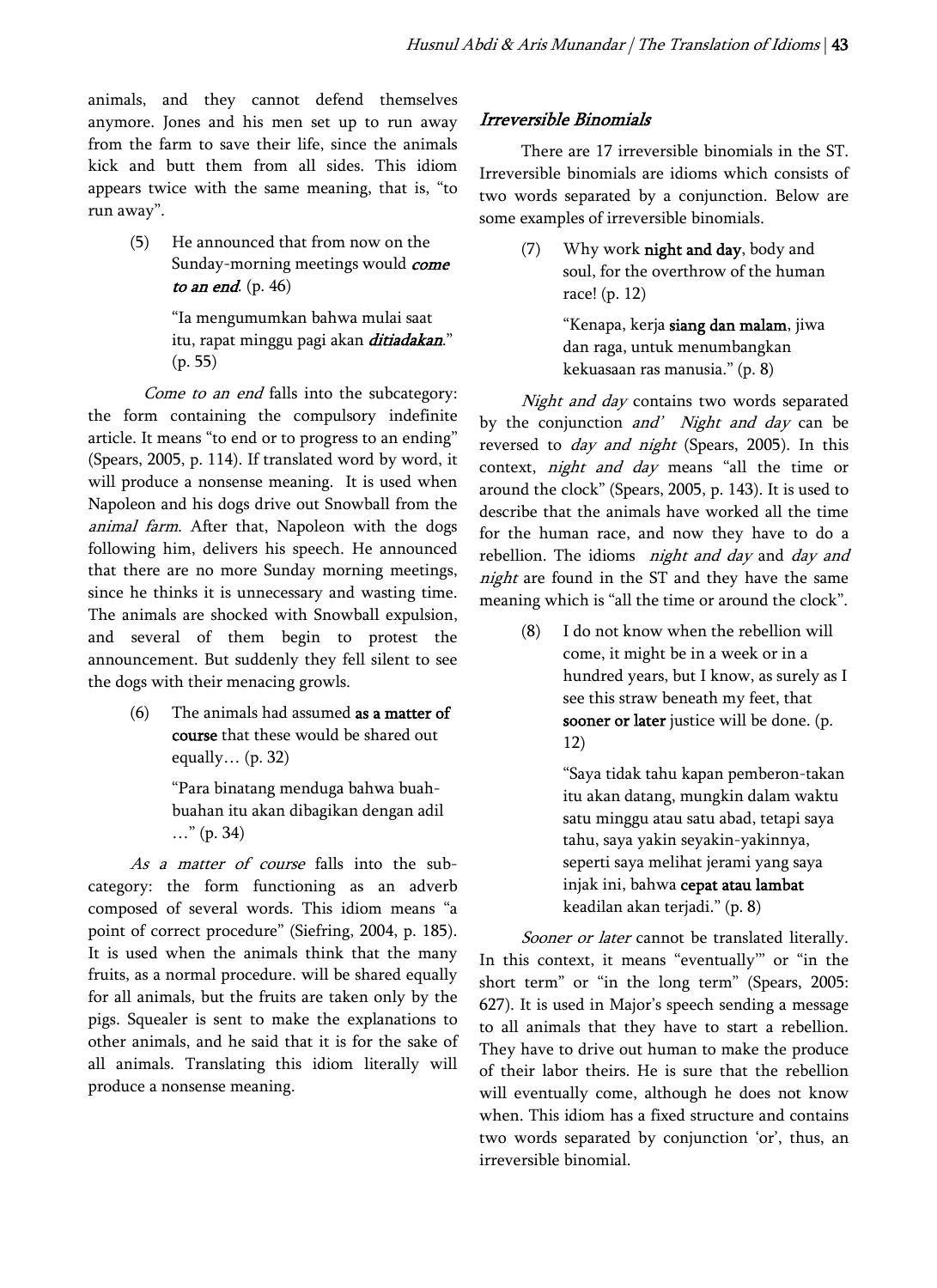(9) Even the tune of "Beast of England" was perhaps hummed secretly here and there … (p. 102)

> "Bahkan, lagu "Binatang Inggris" masih digumamkan dengan diam-diam disanasini ..." (p. 130)

Here and there cannot be translated literally. In this context, it means "at this and place" or "from place to place" (Spears, 2005, p. 300). This idiom is used to describe that the animals still know the "Beast of England" and hum it secretly here and there or everywhere, but they cannot sing it out loud because the new rule by the pigs does not allow them to sing it. It has a fixed structure and consists of two words separated by the conjunction and thus, an irreversible binomial.

### Phrasal Compound Idioms

There are 22 phrasal compound idioms in the novel. Some examples are discussed below.

> (10) They were always cold, and usually hungry as well. Only Boxer and Clover never lost heart. (p. 61)

> > "Mereka selalu kedinginan dan biasanya juga lapar. Hanya Boxer dan Clover yang tidak pernah patah hati." (p. 75)

Lost heart in the idiom dictionary means "to lose one's courage or confidence" (Spears, 2005: 416). In this context, it is used to explain about Boxer and Clover which are keeping their courage, although the other animals are tired of work since they do not have enough food every day. Boxer and Clover inspire the others to keep strong. This idiom is formed by two words, lost (past participle functioning as an adjective) and *heart* (noun), thus. a phrasal compound idiom.

> (11) My soul is *on fire* when I gaze at thy calm and commanding eye. (p. 75)

> > "Betapa jiwaku *menyala* waktu menatap matamu yang tenang dan berkuasa." (p. 94)

Literally, on fire means "burning" (OD, 166). In this context, it means doing very well or very enthusiastic (Spears, 2005, p. 466). It is used in the poem entitled "Comrade Napoleon" composed by Minimus to describe the animals' feeling when looking at Napoleon's eyes which are calm and commanding. This idiom is formed by two words, on (preposition) and *fire* (noun), thus, a phrasal compound idiom.

> (12) There was a good quarry of limestone on the farm, and plenty of sand and cement had been found in of the outhouses, so that all the materials for building were  $at$  hand. (p. 52)

> > "Ada tambang gamping yang bagus di peternakan itu, dan banyak pasir serta semen ditemukan di salah satu bangunan tambahan sehingga semua material untuk bangunan sudah tersedia." (p. 62)

Literally, *hand* means "part of the human arm below the wrist" (OD, p. 200), but *at hand* means "close by in time or space" (Spears, 2005, p. 24). In this context, at hand is used when the animals begin to build the windmill. They collect every available material close to them. This idiom is formed by two words, at (preposition) and hand (noun), thus, a phrasal compound idiom.

#### Incorporating Verb Idioms

There are only three incorporating verb idioms in the ST. They are discussed below.

> (13) And at the word "Snowball" all the dogs let out blood-curdling growls and showed their side teeth. (p. 65)

> > "Dan, mendengar kata Snowball", semua anjing menggeram kuat-kuat dan menunjukkan gigi rahangnya." (p. 80)

Blood-curdling means "to fill you with horror or make your blood curdle" (Siefring, 2004, p. 29). It is used when the name Snowball (being expelled and considered a traitor) is mentioned by Napoleon. The dogs suddenly growl so loud and show their side teeth making the others frightened and the farm surrounded with horror. This idiom is formed by *blood* (noun) and *curdle* (verb), thus an incorporating verb idiom.

> (14) The animal's blood boiled with rage when they heard of these things being done to their comrades. (p. 77)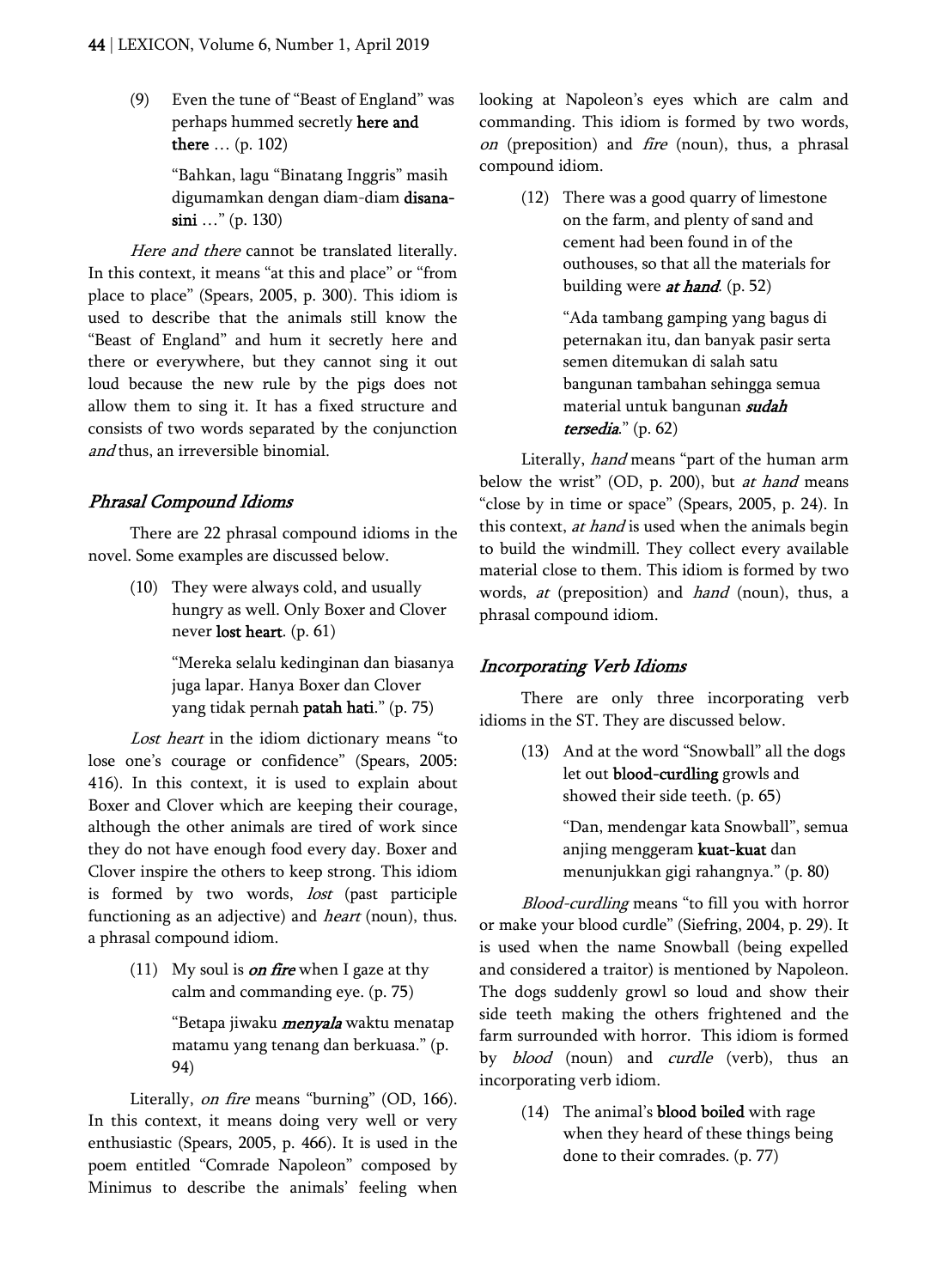"Darah binatang-binatang itu mendidih penuh kemarahan ketika mendengar hal-hal semacam itu dilakukan terhadap kamerad mereka." (p. 97)

Literally, *blood* means "red liquid that flows through your body" (OD, p. 41), and boil means (cause something to) bubble and change into steam or vapour by being hated (of a liquid) (OD, p. 43). However, in this sentence, *blood boiled* means "to infuriate you" (Siefring, 2004: 29). It is used when the animals in *Animal Farm* heard that the animals in other farms are tortured by their master. All animals in Animal Farm are in a complete anger or in the high intensity of anger to attack all human who is treating their comrades with bad manner. This idiom is formed by *blood* (noun) and *boil* (verb), thus, an incorporating verb idiom.

> (15) "Is it not crystal clear, then, comrades, that all the evils of this life of our… (p. 11)

> > "Tidakkah ini satu penjelasan yang terang benderang, Kamerad, bahwa suatu kejahatan dalam hidup kita …" (p. 8)

Literally, *crystal* means "transparent colourless mineral, used in making jewelry" (OD, p. 108), and *clear* means "easy to understand" (OD, 75). However, in this sentence, crystal clear cannot be translated literally. Crystal clear means "completely transparent and unclouded, unambiguous or easily understood" (Siefring, 2004, p. 67). It is used when Major tells about human who is evil in their world, on her story to provoke the animals to do a rebellion. Major uses it to say something that is certain, unambiguous, and easily understood by all animals. It is formed by crystal (noun) and clear (verb), thus, an incorporating verb idiom.

## Translation Strategies of Idioms in Animal Farm

The idioms in George Orwell's Animal Farm are translated using 4 strategies of translation (Baker, 1992): (1) translating the idiom to idiom with similar meaning and similar form, (2) idiom to idiom with similar meaning but different form, (3) by paraphrasing, (4) by omission, and an added strategy (Newmark, 1991), which is (5) literal translation.

Table 2 below shows the distribution of each idiom translation strategy which will be discussed in the following parts.

| Table 2. The frequency and distribution of idiom |  |
|--------------------------------------------------|--|
| translation strategies                           |  |

| <b>Translation strategies</b>                              | Number | %      |
|------------------------------------------------------------|--------|--------|
| By using idiom of similar<br>meaning and form              | З      | 1.92   |
| By using idiom of similar<br>meaning but different<br>form | З      | 1.92   |
| By paraphrasing                                            | 134    | 85.90  |
| By omission                                                | 1      | 0.64   |
| Literal translation                                        | 15     | 9.62   |
| Total                                                      | 156    | 100.00 |

## Translating Idioms by Using Idioms of Similar Meanings and Forms

Only three idioms were translated by using idioms of similar meaning and form: lost heart, blood boiled, and drown in their rage.

> (16) They were always cold, and usually hungry as well. Only Boxer and Clover never lost heart. (p. 61)

> > "Mereka selalu kedinginan dan biasanya juga lapar. Hanya Boxer dan Clover yang tidak pernah patah hati." (p. 75)

Lost heart in the idiom dictionary means "to lose one's courage or confident" (Spears, 2005, p. 416). In the target text, *lost heart* is translated into patah hati which is an idiom in Bahasa Indonesia. Patah hati in Kamus Idiom Bahasa Indonesia means "to lose courage or do not have the desire to try anymore" (Chaer, 1986). According to Chaer (1986), it is included into full idiom, because both the individual words have a figurative meaning. Lost heart is a well-known idiom in English, and so with patah hati in Bahasa Indonesia, thus, the translation has used an idiom of similar meaning and similar form strategy.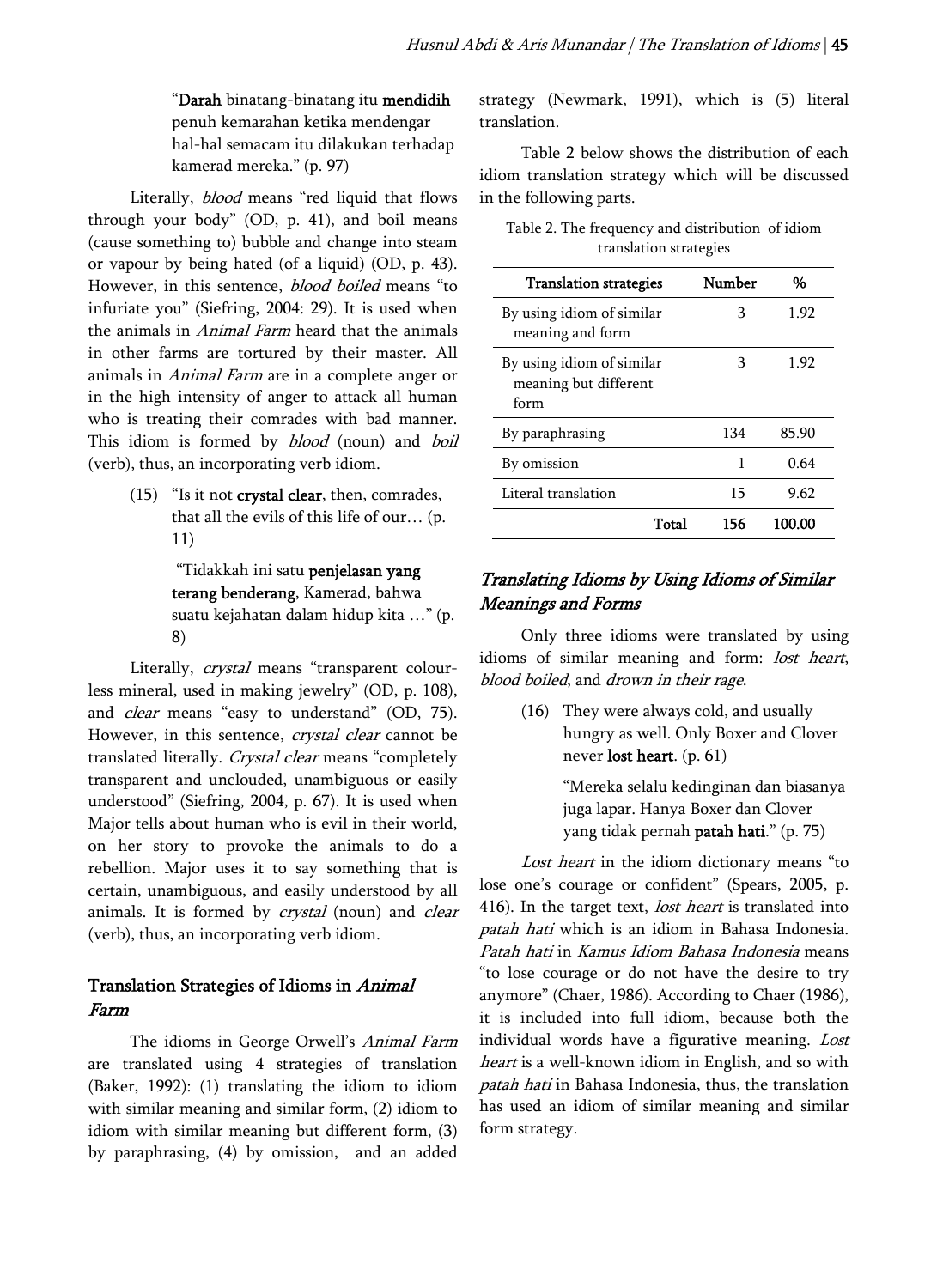(17) The animal's blood boiled with rage when they heard of these things being done to their comrades. (p. 77)

> "Darah binatang-binatang itu mendidih penuh kemarahan ketika mendengar hal-hal semacam itu dilakukan terhadap kamerad mereka." (p. 97)

Blood boiled in the idiom dictionary means "to infuriate some one" (Siefring, 2004, p. 29). It is translated into *darahnya mendidih*, which is an idiom. Darahnya mendidih can be inverted to mendidih darahnya which means "to be completely in rage or infuriated" (Chaer, 1986). According to Chaer (1986), darahnya mendidih is a full idiom, because both the individual words have a figurative meaning. *Blood boiled* is a well-known idiom in English, and so is darahnya mendidih in Bahasa Indonesia, thus, translation using an idiom of similar meaning and similar form strategy.

> (18) The fear and despair they had felt a moment earlier were drowned in their rage against this vile, contemptible act. (p. 82)

> > "Rasa takut dan putus asa yang mereka rasakan beberapa saat sebelumya tenggelam dalam kemarahan terhadap tindakan keji dan jahat itu." (p. 103)

Drowned in something in the idiom dictionary means "to experience an overabundance of something" (Spears, 2005: 178), which refers to the animal's rage. It is translated into tenggelam dalam kemarahan which is also an idiom in Bahasa Indonesia. Tenggelam dalam kemarahan in Kamus Ungkapan Bahasa Indonesia means hanyut dibawa oleh kemarahan (Badudu, 1979, p. 306), hanyut also means terlalu asyik (Hanyut, n.d.), so tenggelam dalam kemarahan in English means "being occupied by an overabundance anger". According to Chaer (1986), this idiom belongs to a semi idiom because it mixes words having a literal meaning, and some others have figurative meaning. Therefore, drowned in their rage has been translated using an idiom of similar meaning and similar form strategy.

This idiom is used in the ST to describe the animals' feeling when the windmill is destroyed by Frederick and his men. The animals which are in fear and despair before the windmill is destroyed, become very angry at what Frederick and his men have done. That anger gives them power to revenge and counter attack the human.

## Translating Idioms by Using Idioms of Similar Meanings but Different Forms

Only 3 idioms are translated by using an idioms of similar meaning but different form: make a bolt, broke into, and keep his eyes open. Each idiom is discussed in the followings.

> (19) At a moment when the opening was clear, the men were glad enough to rush out of the yard and make a bolt for the main road. (p. 38)

> > "Pada saat jalan keluar kosong, orangorang itu dengan gembira bergegas keluar dari halaman dan lari lintang pukang ke jalan raya." (p. 43)

Make a bolt is translated by using an idiom of similar meaning and different form strategy. Make a bolt means "to try to escape by moving suddenly towards something" (Siefring, 2004: 32). It is translated into lari lintang pukang, an idiom in Bahasa Indonesia. Lari lintang pukang in Kamus Idiom Bahasa Indonesia means "to run away in a mess, or in disorder" (Chaer, 1986) and is included into semi idiom because *lari* has a literal meaning while *lintang pukang* has a figurative meaning. The two idioms have similar meaning, but the form make a bolt is different form lari lintang pukang, thus, the idiom is translated by using an idiom of similar meaning and different form strategy.

In the ST, make a bolt is used when Jones and his men attack the farm animals. The attack fails because the animals have already predicted it. The animals counter attack Jones and his men, and they cannot defend themselves anymore. They run away as fast as they can to go out from the farm.

> (20) Then, as usual, the sheep broke into "four legs good, two legs bad!" and the momentarily awkwardness was smoothed over. (p. 54)

> > "Kemudian, seperti biasanya, biri-biri memecahkan kesunyian "kaki empat baik, kaki dua jahat!" dan kecanggungan sementara dihilangkan." (p. 66)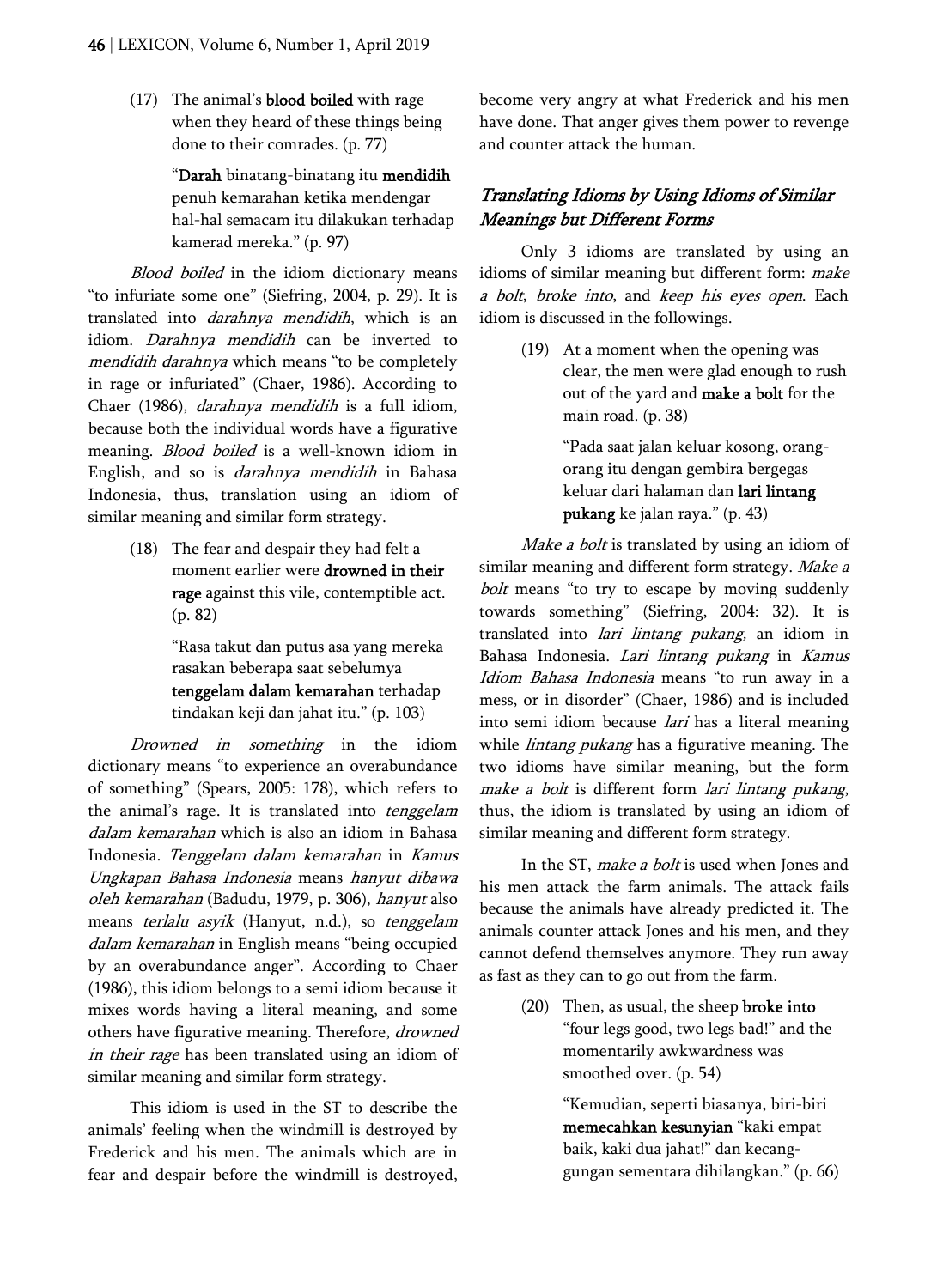Broke into means "suddenly begin to do something such as laugh, cheer, run, etc." (OPVD, p. 23). It is translated into memecahkan kesunyian, an idiom in Bahasa Indonesia. Memecahkan in memecahkan kesunyian has the same meaning as memecahkan in memecahkan telinga which means "a very loud sounds so it broke the ears" (Chaer, 1986). Kesunyian has a literal meaning "quiet" or "silence" (kesunyian, n.d.). Chaer (1986) includes memecahkan kesunyian into semi idiom. The two idioms have similar meaning, but they clearly have different forms, thus, translation by using an idiom of similar meaning and different form strategy.

Broke into is used when Napoleon and his dogs are killing the animals who are confessing their crime, and every animal cannot say anything. All of a sudden, the sheep begin bleating "four legs good, two legs bad", which makes the silence and the awkward situation gone.

> (21) "I warn every animal on this farm to keep his eyes wide open. (p. 67)

> > "ku memperingatkan setiap binatang di peternakan ini untuk membuka mata lebar lebar." (p. 83)

Keep your eyes open means "to be on the alert, to watch carefully or vigilantly for something" (Siefring, 2004, p. 98). It is translated into membuka mata, an idiom in Bahasa Indonesia. Membuka mata in Kamus Idiom Bahasa Indonesia means "to start looking or paying attention" (Chaer, 1986, p. 41). Chaer (1986) includes it into a full idiom because all the individual words have figurative meanings. The two idioms have similar meanings but clearly have different forms. Therefore, the translation has used an idiom of similar meaning and different form strategy.

Keep your eyes open is used when Squealer speaks about Snowball who is accused as the destroyer of the windmill. He calls all the animals to be on the alert with their surrounding in order to keep the animal farm safe from Snowball and other threats.

## Translating Idioms by Using Paraphrase

Translating an idiom by using paraphrase is the most commonly used strategy in Animal Farm (134 idioms). Some examples are discused below.

(22) One of them which was named Foxwood, was a large, neglected, oldfashioned farm, much overgrown by woodland, with all its pastures worn out and its hedges in a disgraceful condition. (p. 34)

> "Salah satu peternakannya, yang bernama Foxwood, merupakan peternakan gaya lama yang luas dan terbengkalai, banyak ditumbuhi pepohonan hutan, dengan padang rumput gersang dan pagar-pagar yang sudah rusak." (p. 38)

Worn out means "badly damaged and no longer useful because it has been used a lot" (OPVD, p. 337). This idiom is translated into gersang, which is not an idiom. Gersang is means "dry and not fertile (in soil)" (Gersang, n.d.). An idiom in Bahasa Indonesia that has the same meaning as worn out is dimakan waktu, which means having been broken or damaged because it has been used a lot (Chaer, 1986: 119). The paraphrasing strategy helps the TT readers understand the state of the farm which they are not familiar with. Gersang is not an idiom but commonly used in the TL context. Therefore, the translation of *worn out* applies the paraphrasing strategy.

Worn out is used to explain about two farms near the Animal Farm, which are named Foxwood and Pinchfield. Foxwood belongs to Mr. Pilkington, and is not well maintained so the pastures are badly damaged.

> (23) And when others came back from looking for her, it was to find that the stable lad who in fact was stunned, had already recovered and made off. (p. 38)

> > "Dan, sewaktu yang lain kembali dari mencari Mollie, ternyata karyawan kandang itu hanya pingsan, dan segera kabur setelah siuman." (p. 44)

Made off means "to hurry or rush away, especially when somebody is trying to escape or has stolen something" (OPVD, p. 181). This idiom is translated into *segera kabur*, which is not an idiom. Segera in KBBI means in a hurry (Segera, n.d.) and kabur means run away or escape (KBBI V, kabur). In fact, some idioms are available with the same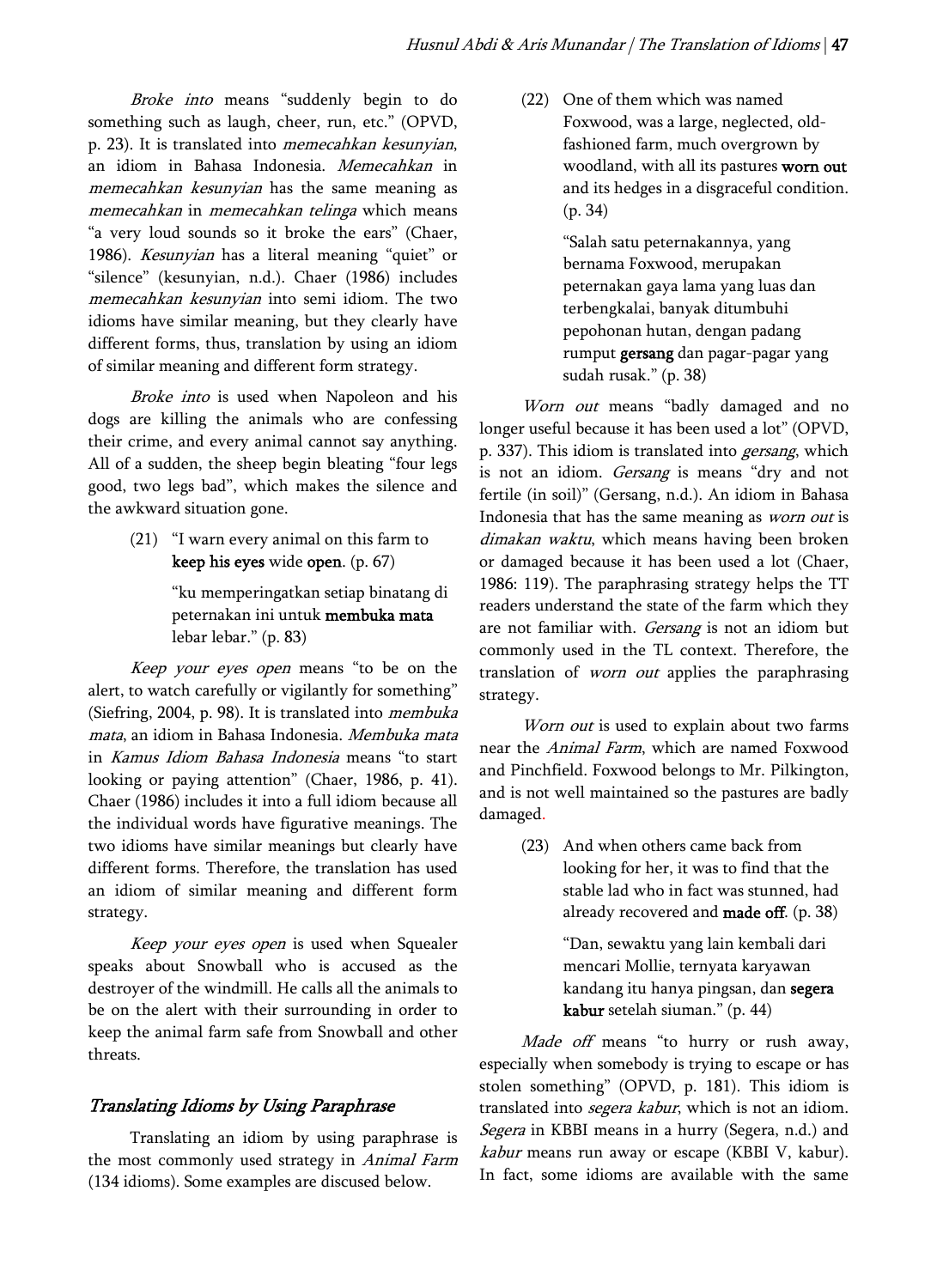meaning as *made off*, one of which is *mengorak* langkah which means to run in a hurry (Chaer, 1986). The paraphrasing strategy by translating the idiom into *segera kabur* helps the TT readers to more readily understand the contextual meaning rather than *mengorak langkah* which is rarely used in the TL context.

Made off is used when all the men who attack the animal farm run away from the farm except one. This man is not moving, and lying in the mud. The animals think that he is dead. However, when they come back from looking for Mollie, the man had already made off. He is just fainted.

> (24) … creatures whom they were used to thrashing and maltreating just as they choose, frightened them almost out of their wits. (p. 20)

> > "Makhluk-makhluk yang biasa diperlakukan dengan tidak semestinya dan dirangket semau mereka itu kini berbalik membuat Pak Jones dan orang orangnya amat ketakutan." (p. 19)

Literally, frighten means "make somebody suddenly feel afraid" (OD, p. 177), and wits means "one's ability to think quickly and clearly to make good decisions" (OD, p. 511). Both words form an idiom, be frightened out of your wits, which means "be extremely frightened" (Siefring, 2004: 316). This idiom is translated into *amat ketakutan* which is not an idiom. Amat is an adverb meaning "extremely or very" (Amat, n.d.), and *ketakutan* is an adjective meaning "frightened" (Ketakutan, n.d.). An idiom with equivalent meaning is kambing dalam biduk (Chaer, 1986: 88). Therefore, frightened out of your wits has been translated by paraphrasing strategy.

The idiom frightened out of their wits is used when the chaos happens in *animal farm*. Jones and his men can no longer control the situation. The animals kick and butt them from all sides, makes them very scared.

## Literal translation

There are 15 idioms which are translated by using literal translation strategy. Some examples are discussed below.

(25) ... Frederick and Pilkington *changed* their tune and begin to talk of the terrible wickedness that now flourished on Animal Farm. (p. 35)

> "... Frederick dan Pilkington *merubah* nada mereka dan mulai bicara tentang Kejahatan amat mengerikan yang sekarang berkembang di peternakan binatang." (p. 39)

Changed their tune means "to express a very different opinion or behave in a very different way, usually in response to a change in circumstances" (Siefring, 2014, p. 50). This idiom has nothing to do with a tune literally. It is translated literally into merubah nada mereka, which is not an idiom. In this context, *changed their tune* means that they changed their mind about Animal Farm, and told the terrible stories about *Animal Farm*. Translating it into merubah nada mereka is translating with literal translation strategy.

> (26) Starvation seemed to stare them in the face. (p. 62)

> > "Kelaparan seakan menatap wajah mereka." (p. 75)

Stare them in the face means "(of a fact or object) be glaringly apparent or obvious" (Siefring, 2004, p. 275). It is translated literally into *menatap* wajah mereka, which is not an idiom. This idiom is used in the context that the animal will be in starvation soon, since they don't have anything to eat but chaff and mangle.

> (27) Some of the animals had noticed that the van which took Boxer away was marked " Horse slaughterer", and had actually jumped to the conclusion that Boxer was being sent to the knacker's. (p. 97)

> > "Ada binatang yang memperhatikan bahwa truk yang membawa Boxer pergi bertuliskan "penyembelih kuda", dan benar benar melompat pada simpulan bahwa Boxer mau dikirim ke pedagang binatang mati." (p. 123)

Jumped to the conclusion means "to judge or decide something without having all the facts; to reach unwarranted conclusions" (Spears, 2005, p.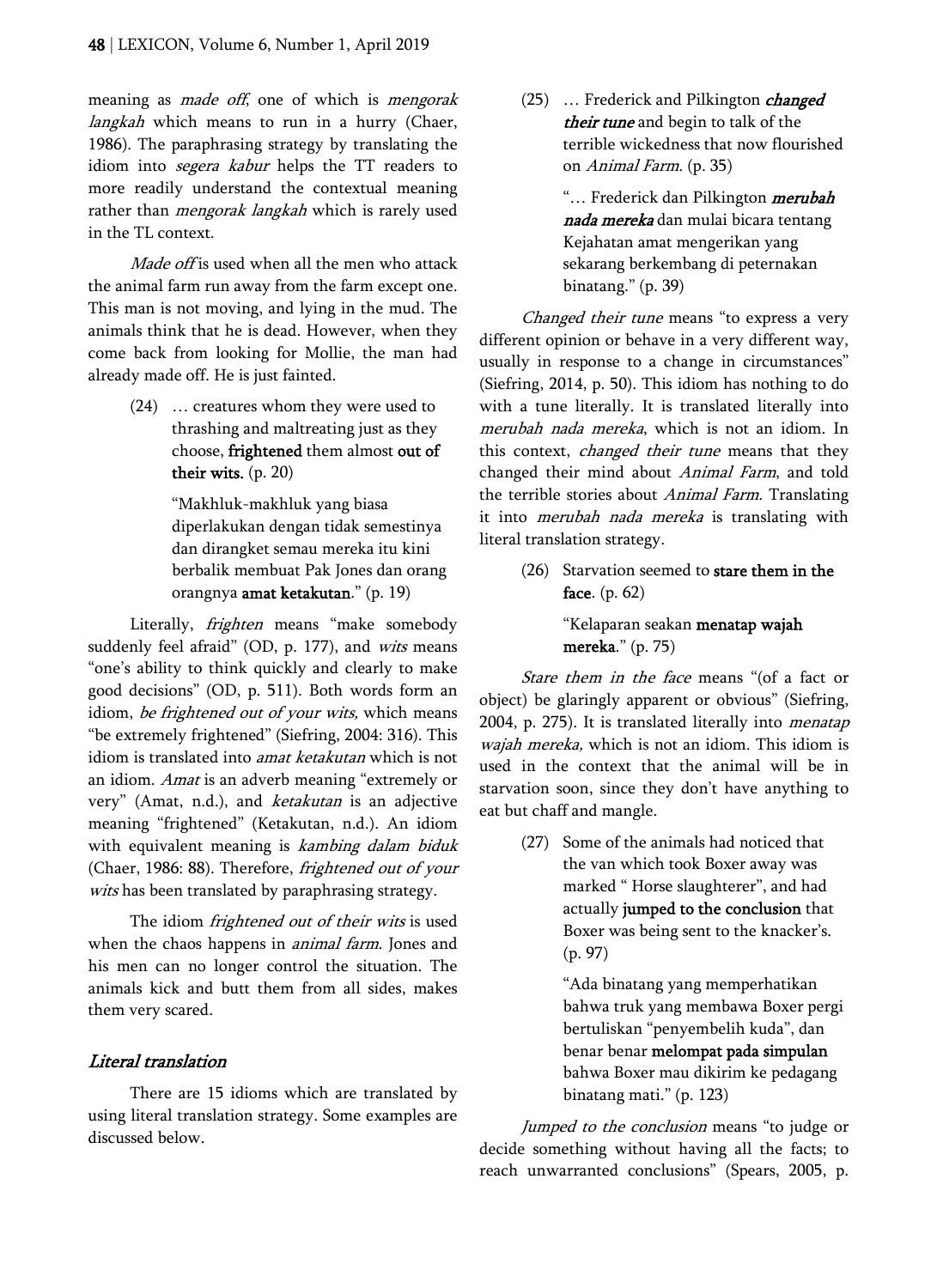364). It is not a literal jump, but making a quick conclusion. This idiom is used when Boxer took away by the van that marks "horse slaughterer", and the animals immediately think that Boxer is sent to the knackers. This idiom is translated literally into melompat pada simpulan, which is not an idiom.

#### **CONCLUSION**

Context plays a very important role in determining the meaning of an idiom. The previous and following sentences may provide some clues to the meaning of the idiom. Without understanding the context, one (translator) may fail to understand the meaning of an idiom, since an idiom cannot be translated literally word by word.

The findings reveal that the paraphrasing strategy is dominantly used in the translation of idioms in Animal Farm. By delivering the actual meaning, the translator helps the TT readers to understand the meaning more easily. Besides, some idioms available in TL are not commonly used. Therefore, paraphrasing is considered the most effective way to make the reader understand the novel, although it may result in less equivalent of form in the TT.

Finding an idiom with the same meaning in the target language is challenging. Sometimes, there is even no close match found in the TL to render the idiom in the ST. Consequently, omission strategy is committed when it will not change the message.

Almost all characters in Animal Farm are animals. However, the characterization does not affect the use of idioms because the animals are portrayed just like human being. So, their way of thinking and speaking are the same as a human, including the use of idioms to express their ideas.

#### **REFERENCES**

Agustina, D. H. (2014). Translation of idioms in Woody Allen's "Melinda and Melinda": Problems and Strategies. (Undergraduate thesis), Universitas Gadjah Mada, Yogyakarta, Indonesia.

Amat. (n.d.). In Kamus besar bahasa Indonesia online. Retrieved from https://kbbi.kemdikbud.go.id/entri/amat.

- Badudu, J.S. (1986). Inilah bahasa Indonesia yang benar II. Jakarta: PT. Gramedia Pustaka Utama.
- Badudu, J.S. (1979). Kamus ungkapan bahasa Indonesia. Bandung: CV. Pustaka Prima.
- Baker, M. (1992). In other words: A coursebook of translation. Great Britain: MPG Books Ltd. Baldwin, Comwall,.
- Chaer, A. (1986). Kamus idiom bahasa Indonesia. Flores: Penerbit Nusa Indah.
- Fernando, C. (1994). Idioms and idiomaticity. Oxford: Oxford University Press.
- Gersang. (n.d.). In Kamus besar bahasa Indonesia online. Retrieved from https://kbbi.kemdikbud.go.id/entri/gersang.
- Hanyut. (n.d.). In Kamus besar bahasa Indonesia online. Retrieved from https://kbbi.kemdikbud.go.id/entri/hanyut.
- Handoyo, P. (2015). Translation of idioms in Warrior: Classification and Strategies. (Undergraduate thesis), Universitas Gadjah Mada, Yogyakarta, Indonesia.
- Idiom. (n.d.). In Merriam Webster's online dictionary. Retrieved from https://www.merriamwebster.com/dictionary/idiom.
- Ketakutan. (n.d.). In Kamus besar bahasa Indonesia online. Retrieved from https://kbbi.kemdikbud.go.id/entri/ ketakutan.
- Langlotz, A. (2006). Idiomatic creativity. Philadelphia, PA: John Benjamins Publishing co. PDF File
- Makkai, A. (1972). Idiom structure in English. The Hague: Mouton & co.
- Newmark, P. (1991). About translation. Clevedon: Multilingual Matters Ltd. Print
- Orwell, G. (1954). Animal farm. London: Martin Secker & Warburg Ltd.